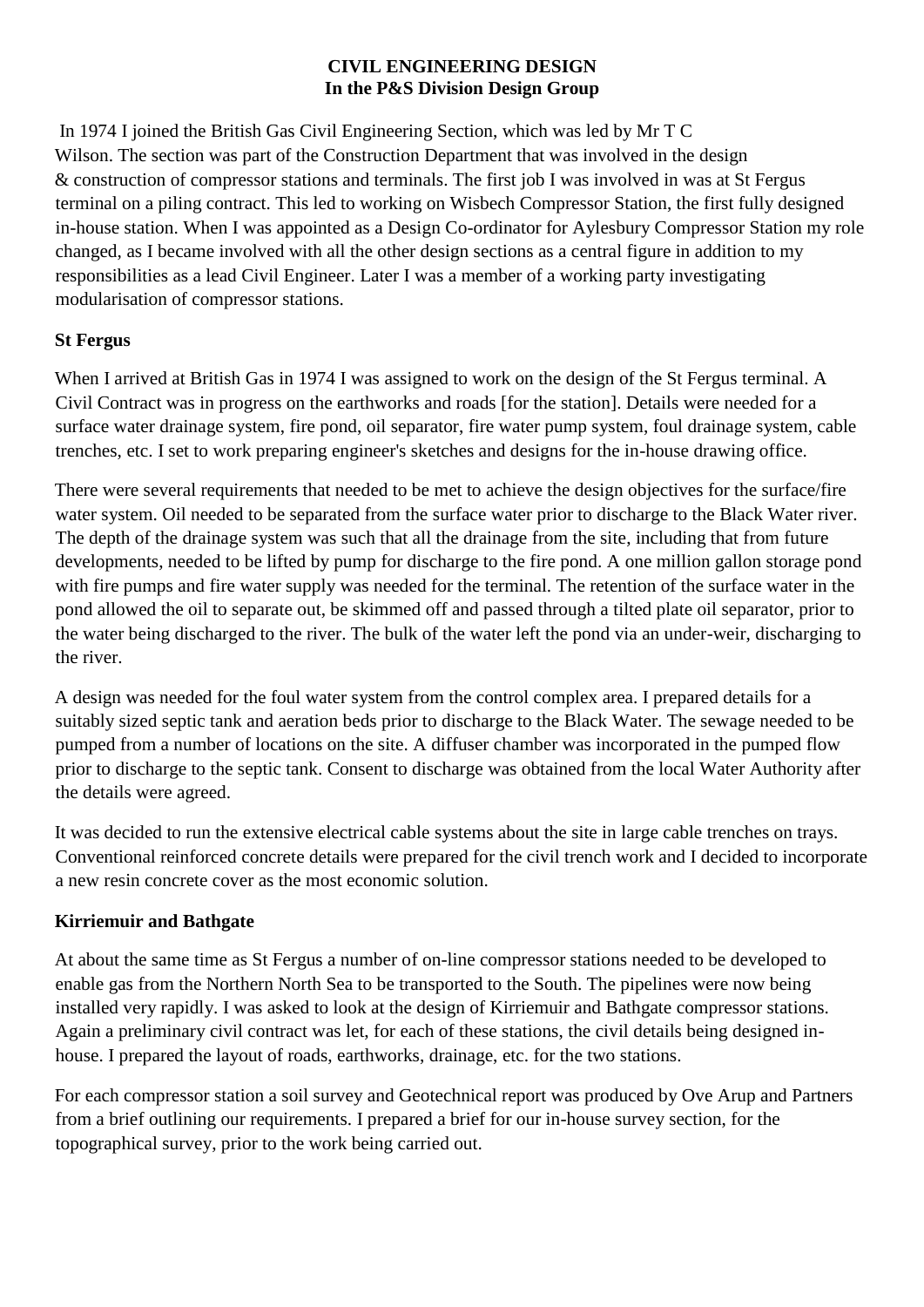#### **Warrington**

The Warrington compressor station was launched in 1981 on 9 acres of land, after the design of Aylesbury was completed. I was asked to act as Design Co-ordinator for the new station. The soils investigation report established that the site was very wet and underlaid by layers of very soft clay and peat requiring an extensive drainage system to dry out the site. We were to re-use, where possible the design from Wisbech and Aylesbury. At the conceptual design stage efforts were made to reduce the site area, requiring development by the use of a more compact plant layout.

The station was to have two Rolls Royce RB211 gas generators driving Cooper Energy services compressors. We constructed the buildings out of brick in an attempt to use local labour and reduce cost. Owing to the close proximity of private dwellings it was decided to bury the main process pipework to provide sufficient noise attenuation, experience at Aylesbury indicating that lagging above ground pipework to achieve the same objective was a more expensive option.

During the design of compressor bases at Wisbech I had given thought to the problems associated with large concrete pours. We needed to break the 2-metre deep pour into three lifts to reduce the section thickness, using reinforcement in each layer to overcome the heat of hydration and the resulting shrinkage. A paper was published dealing with "In situ measurements of the effect of partial Portland cement replacement using either fly ash or ground granulated blast-furnace slag on the performance of mass concrete" by P B Bamforth B.Sc MICE of Taylor Woodrow Construction Ltd., 1980. The details of the paper interested me and I decided to make use of the information on the compressor base pour at Aylesbury. The paper suggested that mass pours were possible with reduced heat of hydration and equivalent strengths.

I specified a 70% cement/30% Cemsave replacement mix, the maximum recommended. Cemsave was ground blast furnace slag. The base at Aylesbury was poured with fewer construction joints and reduced reinforcement without any signs of cracking. There was a cost benefit, as the replacement mix was cheaper and reduced reinforcement was used.

Having fewer pours meant that there was a saving on programme time. Thermocouples were included in the base pours at Warrington, to monitor temperature. The results were satisfactory, the 28 day strength being met and the temperature limited to a maximum of 27°C. No cracks were observed on these bases.

The advent of modular compressor stations was signalled in 1983/4 when a working party, of which I was a member, studied ways of reducing the cost of compressor stations. Many good ideas came out of the project. Three modular stations were constructed.

# **Wisbech**

In 1978 it was decided to have a full in-house design for Wisbech and I was given the task of designing the full civil works.

The Wisbech Compressor Station is situated in Norfolk and covers an area of 11 acres. The station houses two gas turbine driven compressors, one of 26,000 horse power with a Rolls Royce RB211 gas generator and a second of 18,000 horse power with Rolls Royce Maxi Avon gas generator. A control building complex houses the equipment for controlling the station.

I prepared the civil design and details for compressor foundations, pits, surface water drainage, foul drainage, roads, radio tower, earthworks, piling, control buildings, compressor enclosures, fire pond, recycle pits, etc. The soil investigation carried out earlier revealed that the site was a reclamation area from the sea comprising of sand-fill. I consulted with Mr Vic Poulton, an experienced Senior Civil Engineer in the section, concerning ground improvement for the major foundations on the site.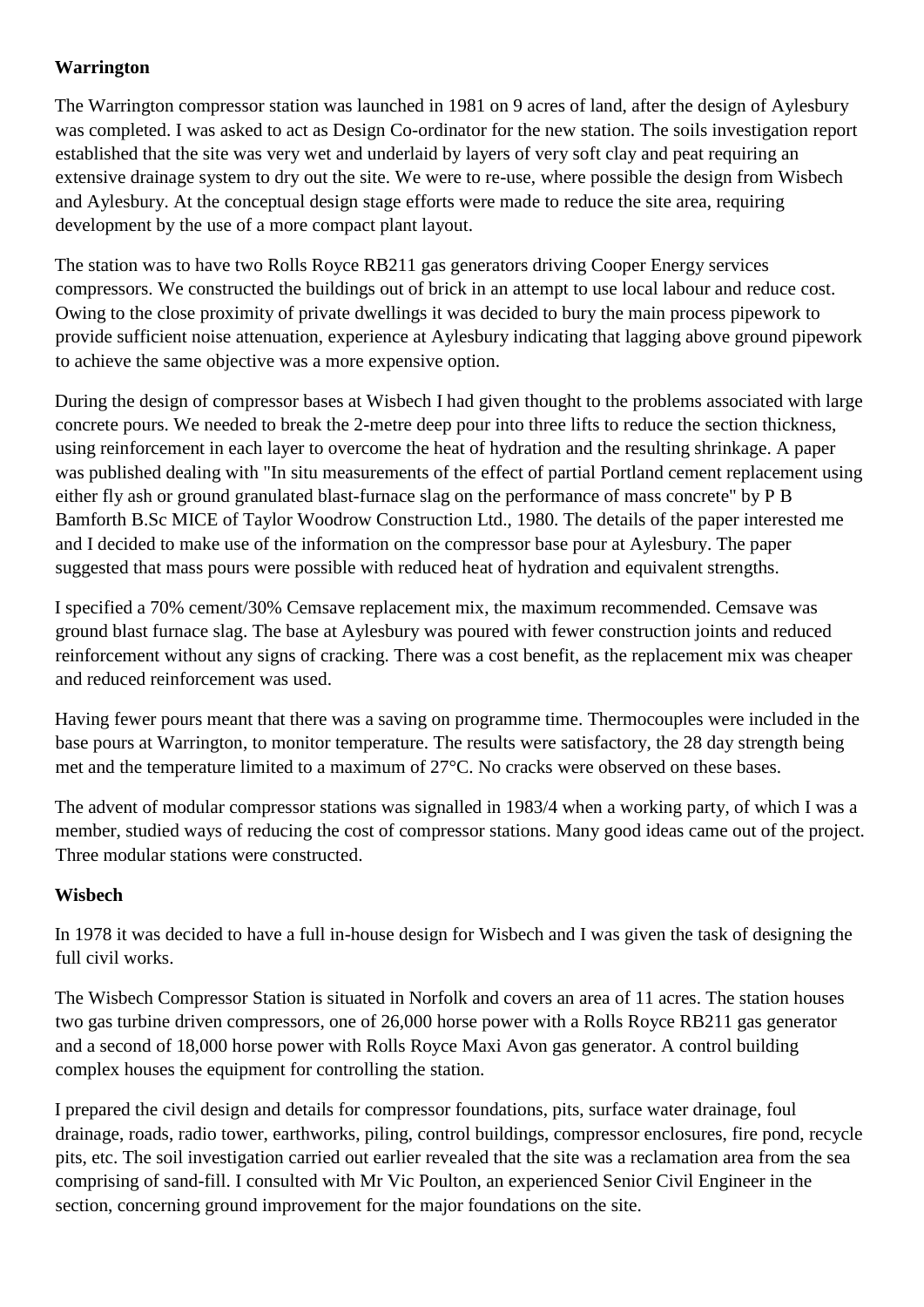I decided to improve the ground under the main structures using a vibro-compaction technique. Plate bearing tests to an ultimate load were performed on the piled areas. The specification called for a limit of 5mm settlement at working load which was easily achieved. There were slight changes in the levels apparently associated with tidal variations. A regular survey to monitor levels was instituted to see if there was any significant change in the compressor base level over a period of one year. This showed the base to be stable. The design of the earthworks and roads presented few problems, the site being almost flat and the sand provided reasonable foundation material.

Drainage water needed to be pumped from the site but owing to the area topography, the Anglian Water Authority were concerned about any additional water entering the complicated outfall system. I considered piping across the dyke wall into the tidal channel but this would be more costly. Finally consent was given for discharge to the local ditch system via a buffer storage to reduce peak flow. All these details were agreed with the local Water Authority.

Following British Gas practice, oil interceptor measures were taken for the site. A large three compartment interceptor was placed on the drainage system prior to pumping. The interceptor was a gravity type with a retention time capable of removing oil globules up to .015 cm diameter for a once-in-one-year storm. Storage of 900 gallons was provided in each of the three compartments of the interceptor. On Wisbech I had the opportunity of making use of the experience gained on the previous stations and designed a new unit that would suit our needs. We needed a uniform flow through the full width of the interceptor. I calculated the flow and retention time needed for a typical site discharge and developed a size suitable for a once-in-inone-year storm condition. The tilted plate separator packages were considered as an alternative design but cost precluded their use. A 50 gallon unit interceptor was placed alongside each compressor unit for collection of small oil spillages. The large interceptor was a safeguard in the event of high pressure pipework rupturing or seals failing on the compressor, releasing a large quantity of oil very quickly.

The compressor foundation was the main structure on the site. The foundation was combined with the superstructure to form a machinery enclosure with a steel frame and concrete walls and roof. The foundation was formed as a raft with a suitably large block to support the machinery thereon. The block was sized to ensure that the natural frequency was outside the normal operating frequency of the machine. The recycle pits, meter pits, station bypass pit, scrubber foundation, fire pond, radio tower foundation etc. were designed taking into account the appropriate codes and standards.

Surcharge was allowed for in the loadings for pits due to the possible use of cranes and heavy equipment on the site. As the walls of the buildings and cabs were to be tiled it was decided to use a low shrinkage limestone aggregate concrete. The walls were cast, in alternate bays to minimise the effect of shrinkage. A special mortar mix was used to secure the tiles to the walls. Despite these precautions there were a few instances of tiles subsequently cracking but in the main the tiling has remained in good condition.

At that time Mr Frank Turner worked in our design section. I was fortunate in having the benefit of guidance from this internationally recognised expert who advised on the specifications for the concrete mixes to be used on the superstructure for the control complex and compressor cabs.

The machinery enclosure was provided with a travelling crane for removal of the compressor rotor for maintenance. Numerous smaller chain blocks were provided for removal of parts requiring maintenance. I needed to prepare full details of the steelwork for the building including the supports for the craneage and equipment.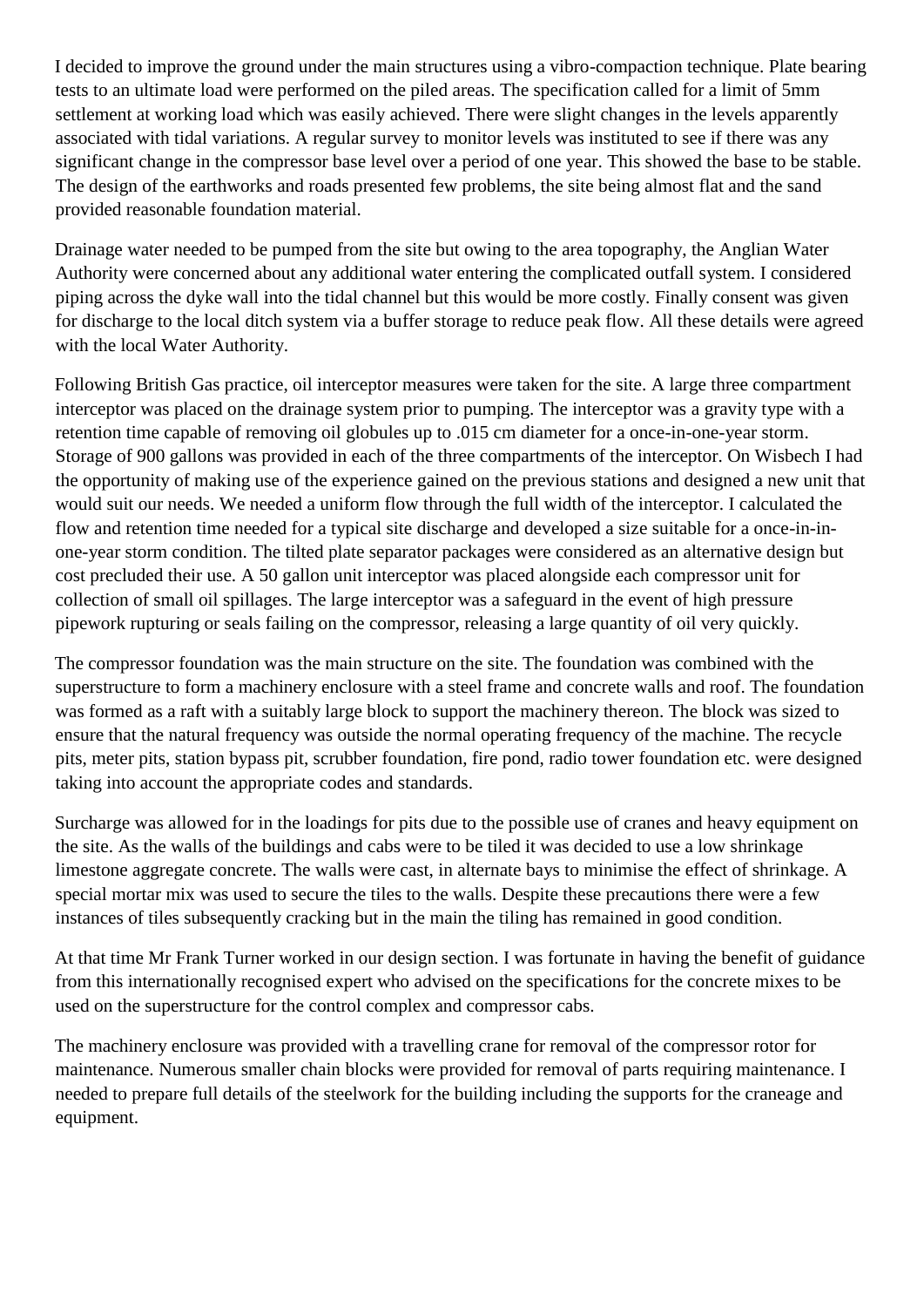I found that I was involved in a great deal of interface work with other disciplines and needed to co-ordinate the work. I visited the local Water Authority to agree the consent to discharge from the site for foul and surface water. A bio-disc sewage treatment plant was installed to deal with the foul water. Electric power for the site was available from a nearby pole transformer. Detail design briefs were needed from each discipline to enable us to ensure we provided for their requirements.

Following the experience gained on Wisbech I was asked to pioneer a new procedure within British Gas for design co-ordination and act as a Design Co-ordinator for Aylesbury compressor station. (Until then the several design sections had individual responsibility to deliver their designs to programme. If delays occurred, responsibility and remedial action became unclear.) This proved to be successful and was adopted on all significant projects in British Gas.

# **We decide to go modular**

Modular construction had developed significantly on off-shore work and some on-shore projects had adopted a measure of modular construction. I was part of the group which carried out a Modular study in 1983/4. I was later part of a working party which studied the possibility of applying modular construction to compressor stations. The study showed that there were advantages over conventional methods in cost, construction time and land area used. Access for large modules would be a problem on some sites. Correct site selection was essential if the proposals were to be adopted. We were asked to look at Huntingdon and Carnforth as potential stations for modular design. Overseas sites were also to be considered, particularly in remote locations where this form of construction would be an advantage. We also looked at relocation of modules from one site to another location.

# **Huntington**

Huntingdon, our first Modular station located on 5 acres of land was launched in 1985. The building modules are sized to be in a range readily available in the prefabricated building market. A performance specification was prepared against which tenderers were to price. By comparison with earlier stations, building size was reduced, equipment being located in a smaller floor area. All individual buildings were close together, which had the effect of shorter cable routes, fewer services, reduced floor areas, etc. Programme savings were possible with off-site fabrication of the buildings. The on-site construction time could be reduced for erection. The factory fitting out of the building with equipment proved to be a problem as the conventional prefabricated building supplier was not capable of this. A separate contract was needed at site to complete this activity.

Carnforth was also constructed as a Modular designed station. The land take area is large on this site due to the topography and the location of the AGI. Selecting a suitable route for the modules to reach the site proved difficult due to the hilly terrain.

Over 18 years British Gas policy for building compressor stations moved from Design/Construct contracts to a largely in-house design with construct only contracts. A variety of building constructions were used moving from on-site assembled systems through concrete and brickwork to pre-fabricated timber with metal cladding. My experience on Wisbech was invaluable giving me a first-hand insight into the design. This served me well when I pioneered the Design Co-ordinator role on Aylesbury Compressor station. The use of a Project Management and Information System, PROMIS instilled a disciplined approach to the design and construction process. The use of networks and resource planning helped put the task in perspective when manning up for the work. The inter-discipline contact gave me an appreciation of the work of other departments.